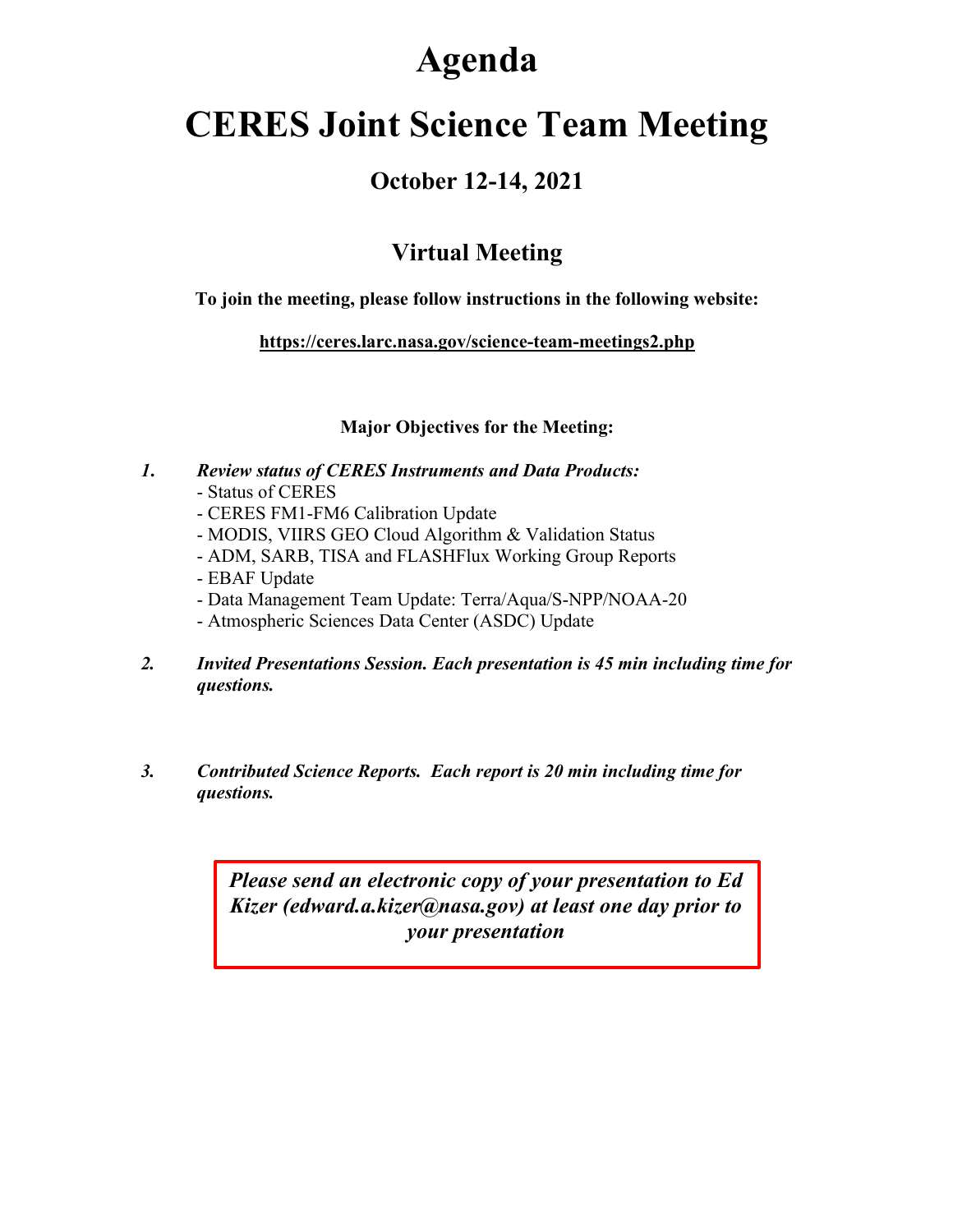### **Tuesday, October 12 CERES Technical Session**

| $10:00$ am        | <b>State of CERES</b>                                                        | N. Loeb       |
|-------------------|------------------------------------------------------------------------------|---------------|
| $10:20$ am        | CERES FM1-FM6 Instrument Update                                              | M. Shankar    |
| $10:50$ am        | <b>CERES Clouds Working Group Report</b>                                     | B. Smith      |
| $11:20$ am        | <b>CERES Angular Distribution Model (ADM)</b><br><b>Working Group Report</b> | $W.$ Su       |
| $11:50$ am        | Lunch                                                                        |               |
| $1:30 \text{ pm}$ | Surface Atmospheric Radiation Budget (SARB)<br><b>Working Group Update</b>   | S. Kato       |
| $1:50 \text{ pm}$ | Time Interpolation and Spatial Averaging (TISA)<br>Working Group: Update     | D. Doelling   |
| $2:20 \text{ pm}$ | <b>EBAF</b> Update                                                           | Loeb/Kato     |
| $3:00 \text{ pm}$ | <b>FLASHFlux Update</b>                                                      | P. Stackhouse |
| $3:20 \text{ pm}$ | CERES Data Management Team (DMT) Working<br>Group Report                     | K. Dejwakh    |
| $3:50 \text{ pm}$ | Adjourn                                                                      |               |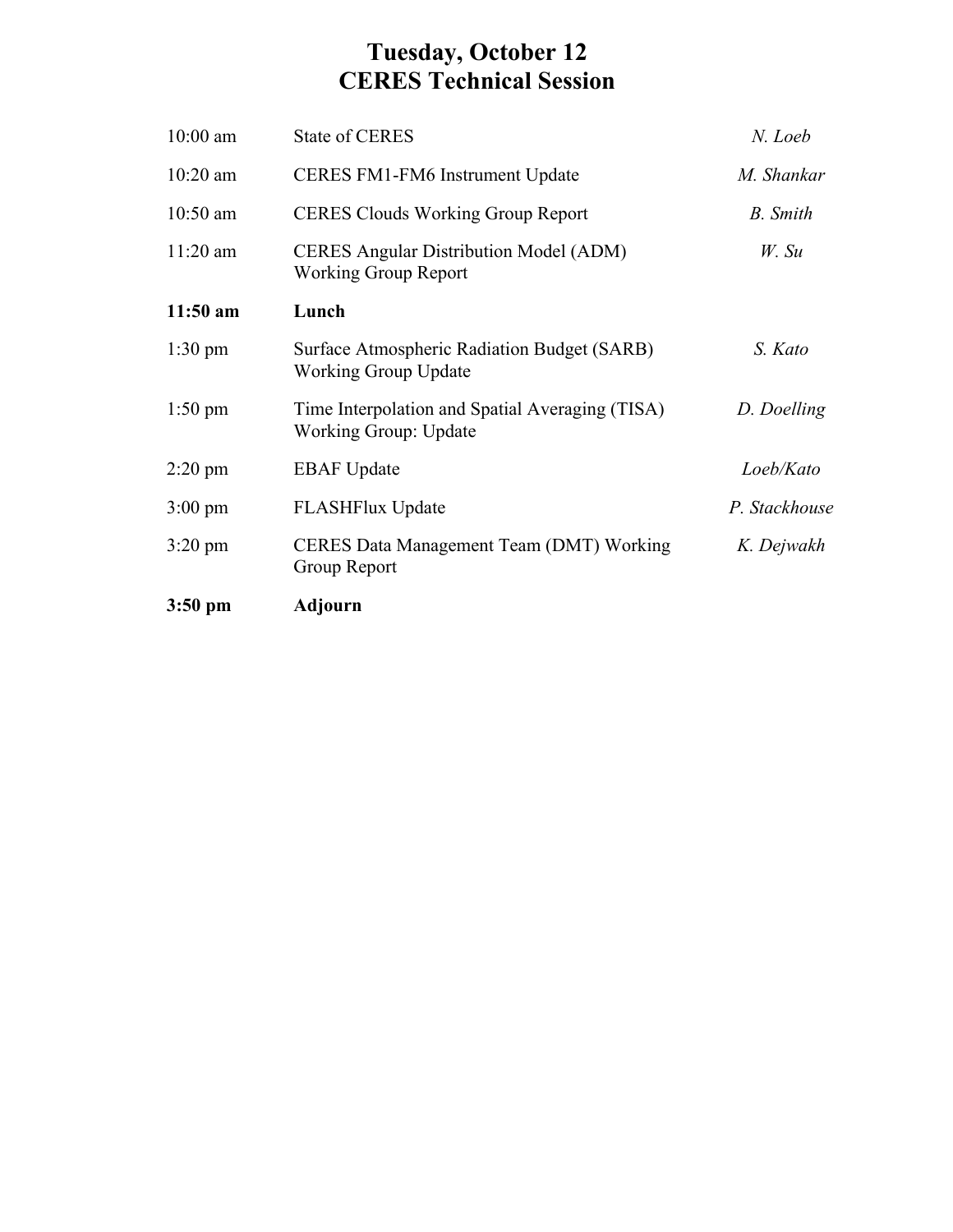## **Wednesday, October 13**

#### **Contributed Science Presentations**

| $10:00$ am        | Combining the MODIS COSP product with CERES<br>gridded data to evaluate the radiation budget of the<br>GEOS model                                         | L. Oreopoulos |
|-------------------|-----------------------------------------------------------------------------------------------------------------------------------------------------------|---------------|
| $10:20$ am        | Pattern effect on cloud feedback in CERES                                                                                                                 | L.-W. Chao    |
| $10:40$ am        | Experiments using CERES observations of the moon<br>to supplement the Cal/Val protocol                                                                    | K. Priestley  |
| $11:00$ am        | Libera Status and Update                                                                                                                                  | P. Pilewskie  |
| $11:20$ am        | Earth's energy imbalance from the ocean perspective<br>$(2005 - 2019)$                                                                                    | M. Hakuba     |
| 11:40 am          | Lunch                                                                                                                                                     |               |
|                   | <b>Invited Science Presentations</b>                                                                                                                      |               |
| $1:00 \text{ pm}$ | Observational constraint on cloud feedbacks suggests<br>moderate climate sensitivity                                                                      | G. Cesana     |
| $1:45$ pm         | Passive microwave sea ice products at NSIDC:<br>Summary of methods and usage                                                                              | W. Meier      |
| $2:30$ pm         | <b>Break</b>                                                                                                                                              |               |
|                   | <b>Contributed Science Presentations (Cont'd)</b>                                                                                                         |               |
| $2:50 \text{ pm}$ | Introducing the U.S. National Ice Center Interactive<br>Multisensor Snow and Ice Mapping System                                                           | W. Clark      |
| $3:10 \text{ pm}$ | Exploring the use of CERES data for providing<br>observational constraints on Arctic Warming                                                              | P. Taylor     |
| $3:30 \text{ pm}$ | Towards a more realistic representation of surface<br>albedo in NASA CERES satellite products: a<br>comparison with MOSAiC field campaign                 | Y. Huang      |
| $3:50 \text{ pm}$ | On the use of CERES SSF dataset to understand<br>different machine-learning algorithms for clear-sky<br>detections in infrared hyperspectral observations | X. Huang      |
| $4:10 \text{ pm}$ | Improvement of CCCM Irradiance Computations from<br>RelB1 to RelD1                                                                                        | S.-H. Ham     |
| $4:30 \text{ pm}$ | <b>Adjourn</b>                                                                                                                                            |               |